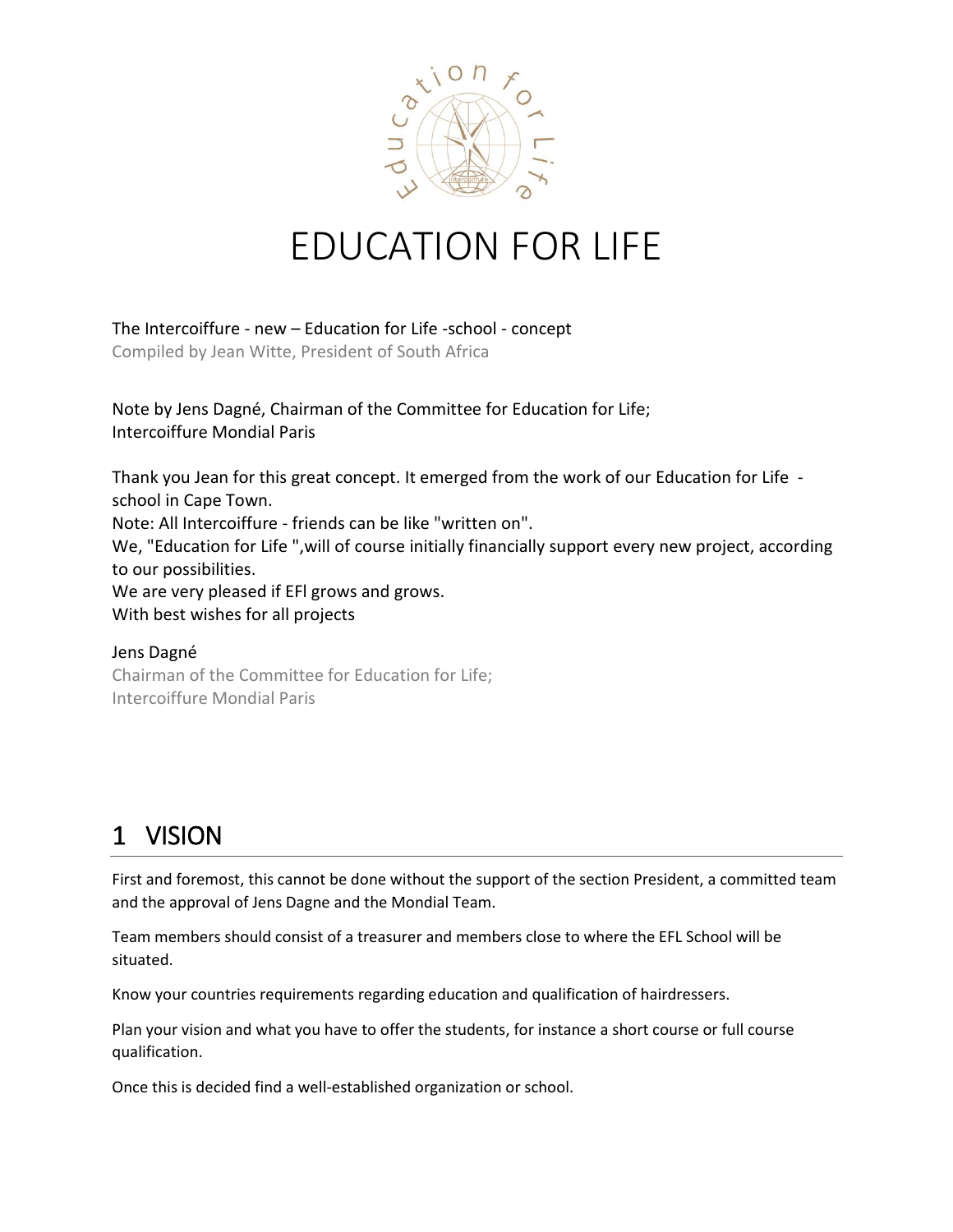*The reason for this is:*

- *they have students*
- *they have premises and rent will not have to be paid*
- *if well run they will be able to help with a contribution*
- *They will have a non-profit organization tax number. This is important as donors usually receive tax benefits. When receiving financial support from overseas they definitely prefer to deal with a registered organization.*

## 2 PLANNING

Know what you have to offer before you approach school/ organization.

- $\checkmark$  Are you offering short course or full time
- $\checkmark$  Are you able to offer an accredited course? If not, what recognition will the student have when they have completed the course?
- $\checkmark$  Do you have someone to teach?
- $\checkmark$  When will they be available. Daily? A few hours a week?
- $\checkmark$  You will find sponsorship for equipment and stock
- $\checkmark$  Setting up of the salon.

What will you need from the school/organization?

- $\checkmark$  Students
- $\checkmark$  Premises
- $\checkmark$  Water
- $\checkmark$  Electricity
- $\checkmark$  It is vital that they have someone who works at the school/ organization who will be the facilitator
- $\checkmark$  Will they be able to help with setting up the salon? Plumbing, lighting, counters hanging of mirrors electrical fittings.
- $\checkmark$  Will they help you with maintenance of building and plumbing?

#### 3 COSTING

The following costing will be needed to be determined.

Setup:

- $\checkmark$  Plumbing
- $\checkmark$  Electricity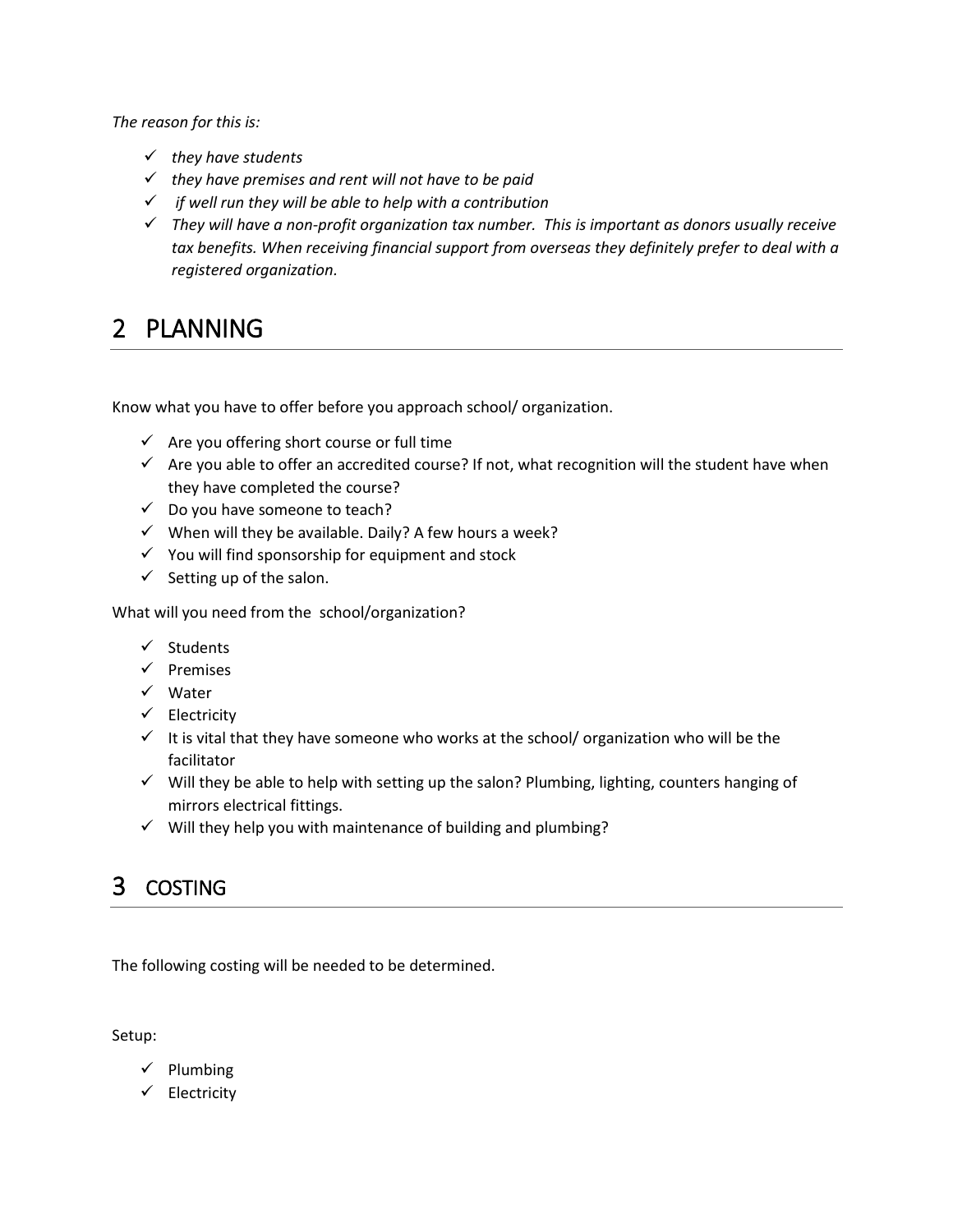- $\checkmark$  Lighting
- $\checkmark$  Paint

It is important to remember that in the long term it is more economical to select quality materials and workmanship rather than the cheapest quotation received.

Fittings: - we put out a list to members of our country and much was donated.

- $\checkmark$  Section Chairs
- $\checkmark$  Basins Chairs
- $\checkmark$  Basins
- $\checkmark$  Hood dryers/ Climazon.
- $\checkmark$  Cupboards (for storage)
- $\checkmark$  Counter tops
- $\checkmark$  Television (this is a great for sharing educational videos)
- $\checkmark$  White board (for sharing notes)

Equipment: - A lot was donated by supporting members when they knew what was transpiring. So much assistance and support was also received from our international friends.

Additional items needed for salon hygiene and cleanliness are :

Broom

- $\checkmark$  Dust pan
- $\checkmark$  Bucket
- $\checkmark$  Mop cloths
- $\checkmark$  Cleaning detergents.

For the running of classes.

- $\checkmark$  Towels
- $\checkmark$  Protective gowns
- $\checkmark$  Gloves
- $\checkmark$  Foil
- $\checkmark$  High light cap
- $\checkmark$  Mixing bowls
- $\checkmark$  Tint brushes
- $\checkmark$  Combs
- $\checkmark$  Brushes
- $\checkmark$  Scissors
- $\checkmark$  Clippers/sheers.
- $\checkmark$  Razor
- $\checkmark$  Dryers
- $\checkmark$  Curling tongs
- $\checkmark$  Flat irons.
- $\checkmark$  Rollers, various sizes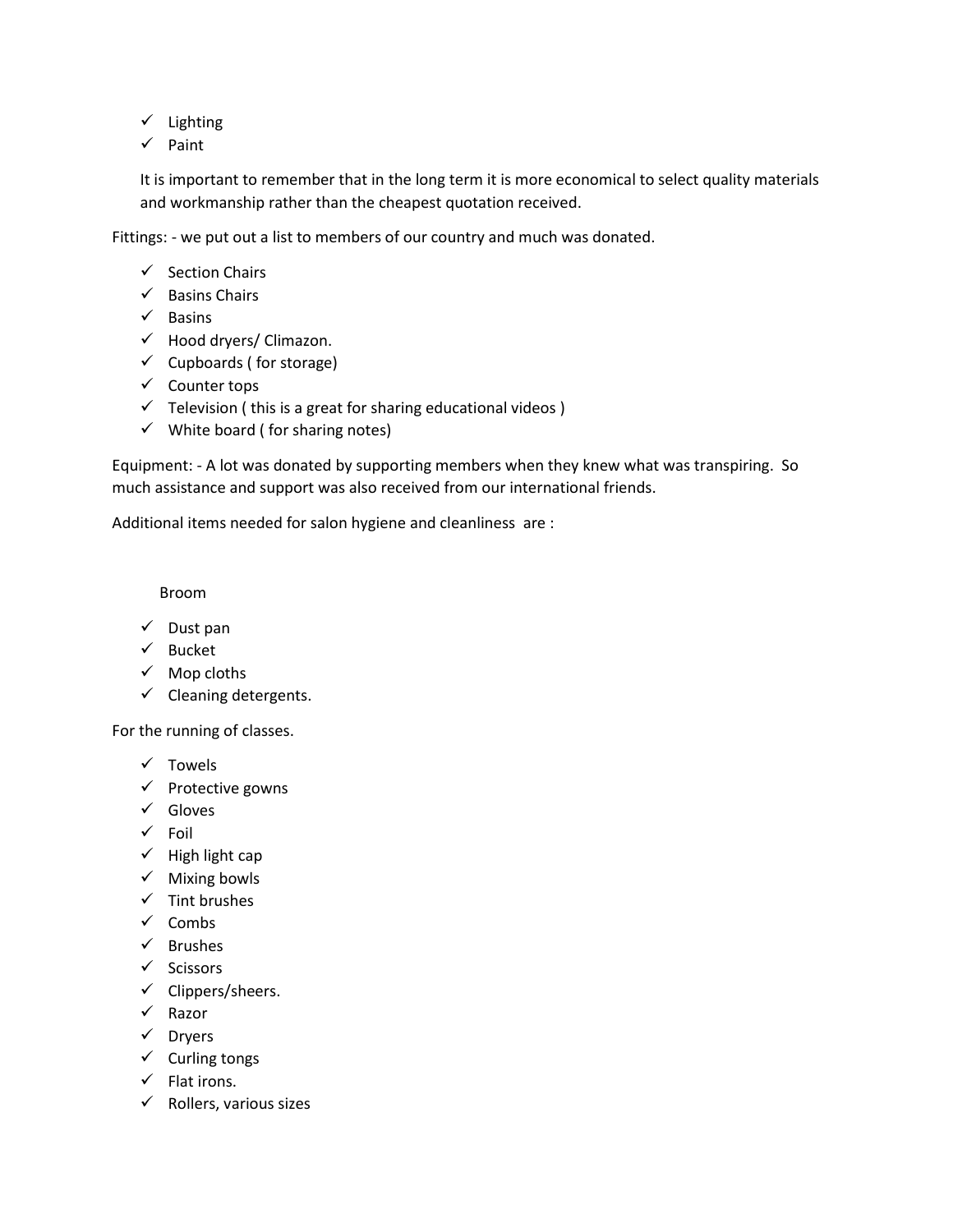- $\checkmark$  Pins and grips
- $\checkmark$  Perm rollers
- $\checkmark$  Perm Papers
- $\checkmark$  Applicator bottles
- $\checkmark$  Cotton

Stock:- I would see if any of your partnering companies cannot help with this. Many have end of range products which are still perfect for teaching.

It is important to do a daily stock take of salon equipment used. For example if 8 salon scissors are provided at the commencement of classes, then 8 need to be returned before leaving.

- $\checkmark$  Tint
- $\checkmark$  Demi permanent
- $\checkmark$  Bleach powder
- $\checkmark$  Peroxide
- $\checkmark$  Perm lotion
- $\checkmark$  Chemical straightener
- $\checkmark$  Treatment
- $\checkmark$  Shampoo- Basin
- $\checkmark$  Conditioner basin

Do keep in regular touch with those who have assisted in sponsoring the project. Also have regular photos taken which should be forwarded to all. Jens is always requesting these for his Facebook website.

#### 4 RUNNING OF SCHOOL

Determine who will be overseeing and developing the syllabus.

This will include content, timetable, finding outside educators and determining the duties of a permanent teacher.

Determine who will be overseeing the daily running of the salon.

This will include maintenance, communicating with management regarding what is needed.

Determine running hours of the EFL school.

Be aware that initially, you and your team will probably have to commit to teaching until a teacher is found.

Find a teacher as soon as possible as it is necessary, especially with young students to have continuity. Additionally the teacher can arrange technicians from supplying houses to demonstrate. Leading hairdressers in the city also enjoy teaching their strong points such as colour, plaiting or braiding.

Procedures are to be put into place regarding the teacher's salary, duties as well as hours.

Regular meetings should be set up with the sister organization to ensure that one knows when there are holidays as well as visits from special guests.